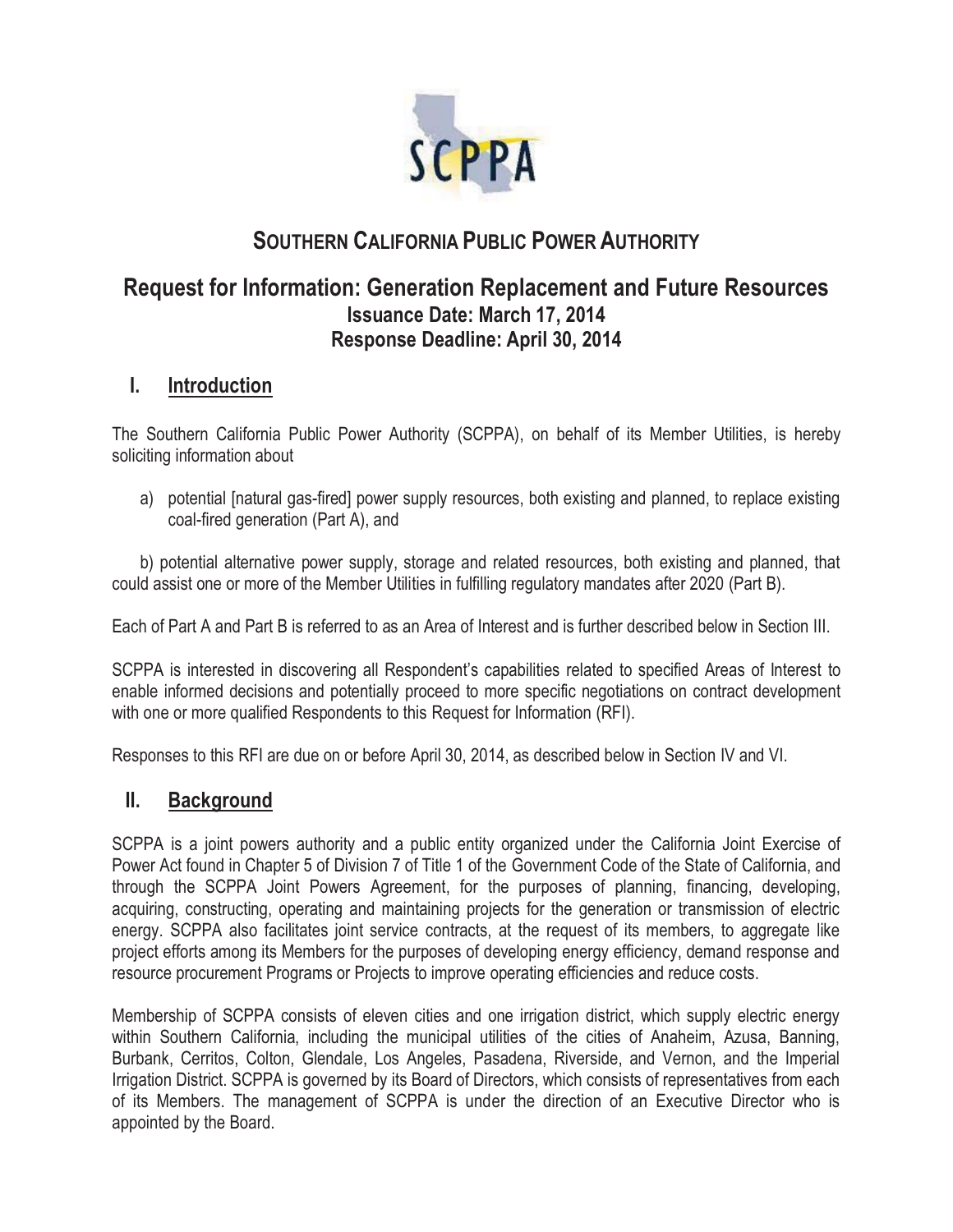LADWP and the Imperial Irrigation District operate their own balancing areas. Burbank and Glendale are within the LADWP balancing area, and the remaining SCPPA members are in the California Independent System Operator ("CAISO") balancing area.

Several SCPPA members are involved in Integrated Resource Planning (IRP) efforts this year that will address the Areas of Interest. The responses from this RFI may help inform decisions made in the IRP and other utility resource planning processes. Information from the RFI may lead to one or more subsequent Requests for Proposals ("RFPs"), or some SCPPA members may choose to negotiate directly with Respondents as a result of this RFI.

Any contract entered into by SCPPA subsequent to this RFI would be utilized directly by the interested Members to serve their respective utility customers' needs. The contracts would be with SCPPA and/or the applicable Members and the billing would be administered through SCPPA. Alternatively, individual SCPPA members may choose to negotiate and contract with Respondents directly.

## **III. Areas of Interest**

### **Part A – Resources to Replace Coal-Fired Generation**

SCPPA and/or its members are currently participants in the Intermountain Power and San Juan coal-fired generation projects. California's SB 1368, enacted in 2006, required state regulators to "establish a greenhouse gases emission performance standard for all baseload generation of local publicly owned electric utilities at a rate of emissions of greenhouse gases that is no higher than the rate of emissions of greenhouse gases for combined-cycle natural gas baseload generation". As a result of SB 1368, California regulators limited new coal-fired power plants to an output of 1,100 lbs of  $CO<sub>2</sub>$  per megawatt hour (MWh). In implementing the standard, regulators have limited certain long-term baseload generation commitments and improvement investments made by local publicly-owned electric utilities. Some SCPPA members may also have local goals that encourage greenhouse gas (GHG) reduction and early retirement of coal-fired generation. Accordingly, some SCPPA members may desire coal displacement/replacement flexibility beginning as early as 2018, or as late as 2027.

#### *Intermountain Power Project*:

The 1800 MW Intermountain Power Project ("IPP") is located in Millard County, UT. There are 36 separate entities that purchase power from IPP, including six SCPPA members that (combined) purchase approximately 75% of the project generation. The current power contracts with the Intermountain Power Agency expire on June 15, 2027. There has been no action by the Environmental Protection Agency (EPA) regarding visibility or regional haze involving the IPP project, and existing pollution control technology has been and is assumed to continue to be adequate through the term of the power purchase agreements. The IPP purchase shares of the SCPPA members are listed below: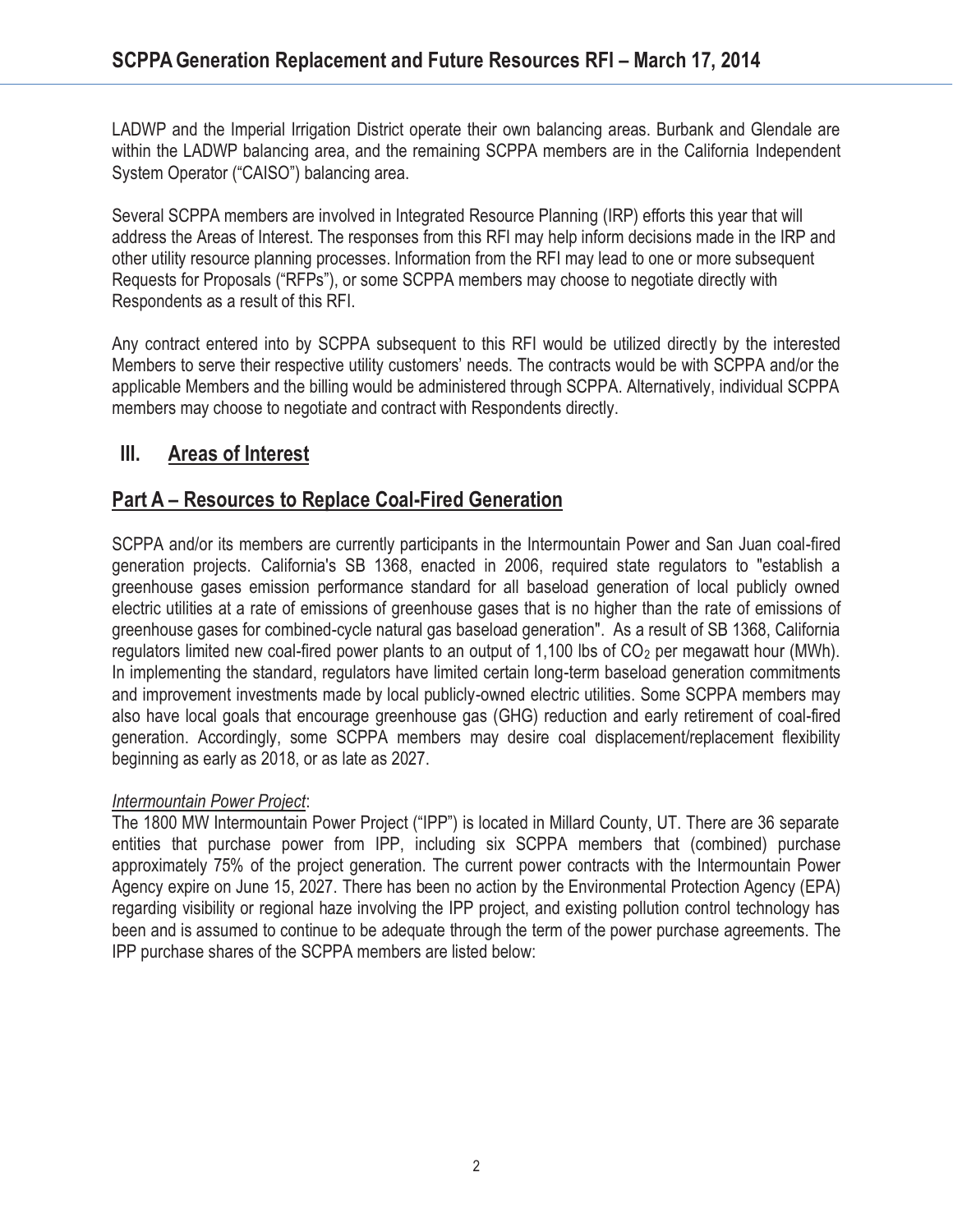## **SCPPAGeneration Replacement and Future Resources RFI – March 17, 2014**

| <b>Member</b>            | <b>Generation Entitlement Share*</b> | <b>MW</b> |  |
|--------------------------|--------------------------------------|-----------|--|
| <b>LADWP</b>             | 44.617%                              | 803       |  |
| <b>City of Anaheim</b>   | 13.225%                              | 238       |  |
| <b>City of Riverside</b> | 7.617%                               | 137       |  |
| <b>City of Pasadena</b>  | 4.409%                               | 79        |  |
| <b>City of Burbank</b>   | 3.371%                               | 61        |  |
| <b>City of Glendale</b>  | 1.704%                               | 31        |  |
| <b>TOTAL</b>             | 74.943%                              | 1349      |  |

**\*Note:** SCPPA Members also purchase additional IPP excess entitlement shares, which are not reflected in the above table.

A proposal has been made to amend the existing power purchase agreements in order to retire IPP in 2025 and replace it with a gas-fired combined cycle project on the same site. Current members that agree to this proposal would have an option to reduce or terminate their commitment to the new gas-fired generation project in 2015 if they determine that a more suitable coal replacement option exists. Depending on the development of California carbon regulations and related markets, it is possible that current participants in IPP may wish to acquire non-coal-fired resource output prior to 2025.

#### *San Juan Generating Station*:

The San Juan Generating Station is located 15 miles northwest of Farmington, New Mexico. Public Service of New Mexico operates the plant on behalf of the other owners. SCPPA owns 41.8% (204 MW) of the 488 MW Unit 3, and the City of Anaheim owns 10% (50 MW) of Unit 4. As part of an agreement (pending final approval) with the New Mexico Environmental Department and U.S. EPA, the San Juan owners would retire Units 2 and 3 by the end of 2017, and install selective non-catalytic reduction technology on the remaining two units in early 2016 to comply with federal visibility rules and address regional haze. The SCPPA members that participate in Unit 3 are Azusa, Banning, Colton, Glendale, and the Imperial Irrigation District.

Certain SCPPA Members have expressed interest in learning more about power supply resources that could potentially replace existing coal-fired generation resources to meet the needs of their municipalities.

| Area of Interest                                                                                      | <b>Applicable</b><br>to Existing<br><b>Resources</b> | <b>Applicable</b><br>to Future<br><b>Resources</b> |
|-------------------------------------------------------------------------------------------------------|------------------------------------------------------|----------------------------------------------------|
| What is the name and location of the resource?                                                        |                                                      |                                                    |
| Describe the [proposed] project technology and configuration.                                         |                                                      |                                                    |
| What is/will be the total project capacity?                                                           |                                                      |                                                    |
| How much of that capacity would be offered to SCPPA members? How<br>flexible is the purchase amount?  |                                                      |                                                    |
| Describe the planned and forced outage rates (historical/and<br>expected).                            |                                                      |                                                    |
| What is the expected capacity factor and energy delivery profile for the<br>product offered to SCPPA? |                                                      |                                                    |
| What was/will be the project's [proposed] Commercial Operation Date?                                  |                                                      |                                                    |
| What is the date the project would first be available to SCPPA<br>members?                            |                                                      |                                                    |
| What is the proposed term(s) of sale (total number of years: beginning                                |                                                      |                                                    |

Please respond to the following, to the extent applicable to your project: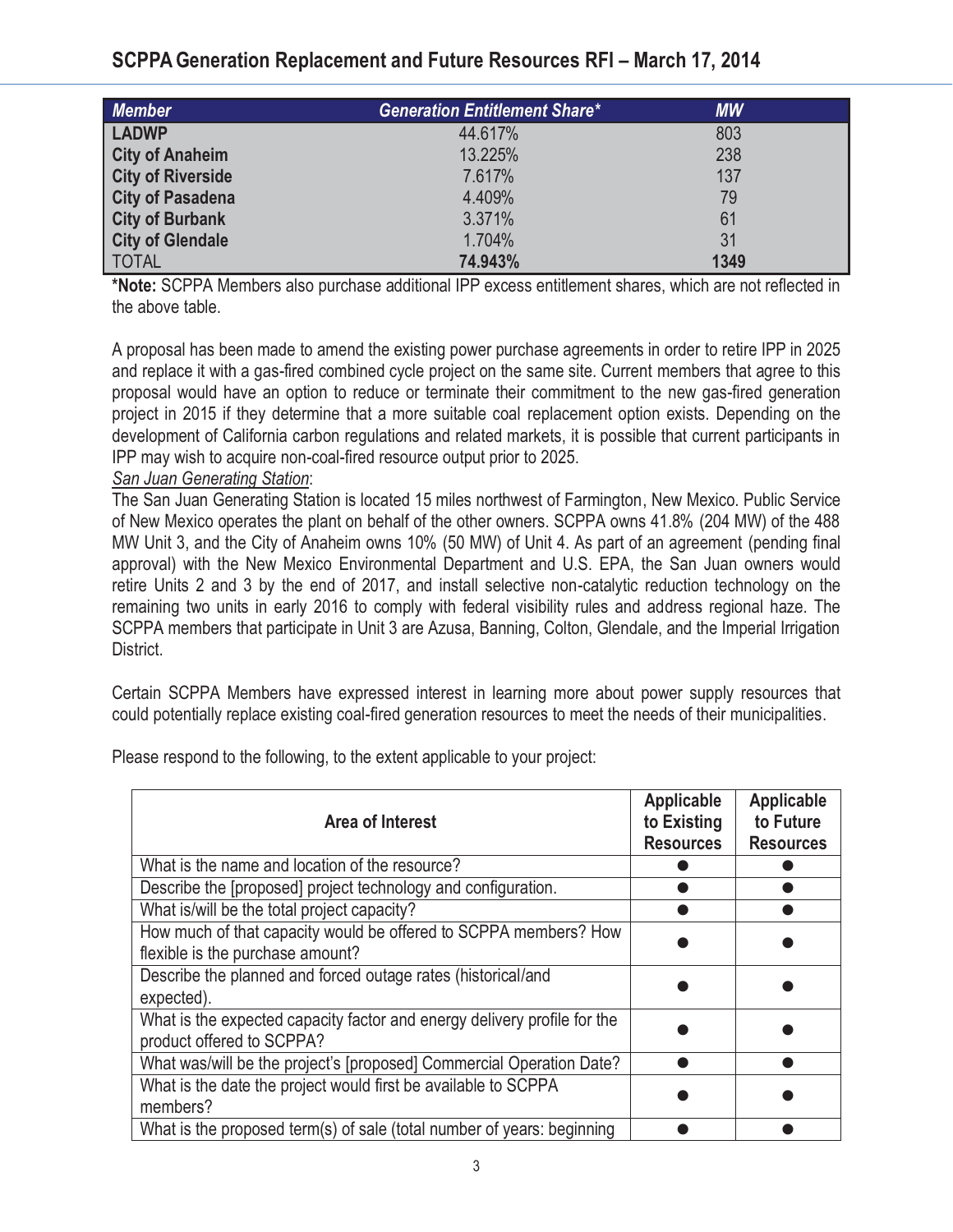| <b>Area of Interest</b>                                                                                                                                                                                                                                                                                                                                                                            | <b>Applicable</b><br>to Existing<br><b>Resources</b> | <b>Applicable</b><br>to Future<br><b>Resources</b> |
|----------------------------------------------------------------------------------------------------------------------------------------------------------------------------------------------------------------------------------------------------------------------------------------------------------------------------------------------------------------------------------------------------|------------------------------------------------------|----------------------------------------------------|
| date – end date). How flexible is the term and contract start date?                                                                                                                                                                                                                                                                                                                                |                                                      |                                                    |
| What is the Point of Interconnection and proposed Point of Delivery?                                                                                                                                                                                                                                                                                                                               |                                                      |                                                    |
| Is the resource (or will the resource be) in CAISO, or another<br>Balancing Authority? If outside the CAISO, please specify the host BA.<br>Is the resource capable of being dynamically scheduled into the<br>CAISO?                                                                                                                                                                              |                                                      |                                                    |
| What is the status of the interconnection (e.g., which interconnection<br>studies have been completed, has the Interconnection Agreement<br>been signed, what is the number of months the Transmission Provider<br>has estimated will be required to complete the Network Upgrades (if<br>any) and Deliverability Upgrades (if any), and what is the expected<br>interconnection in-service date)? |                                                      |                                                    |
| Describe the major equipment.                                                                                                                                                                                                                                                                                                                                                                      | O                                                    | $\bullet$                                          |
| Describe the important performance characteristics (e.g., min. load,<br>max. load, ramp rates, etc.).                                                                                                                                                                                                                                                                                              |                                                      |                                                    |
| Describe any known operating limitations that would affect SCPPA<br>purchases.                                                                                                                                                                                                                                                                                                                     |                                                      |                                                    |
| What is the fuel source? Are there any existing contracts for fuel<br>and/or transportation that would affect SCPPA members use of the<br>resource?                                                                                                                                                                                                                                                |                                                      |                                                    |
| If cooling water is required, what is the source and annual<br>requirement? Are there any issues with securing adequate water<br>supplies?                                                                                                                                                                                                                                                         |                                                      |                                                    |
| What is the method (e.g., ownership, lease, option to purchase or<br>lease) and status (e.g., date secured) of site control?                                                                                                                                                                                                                                                                       |                                                      |                                                    |
| What is the status of project permitting? If Emission Reduction Credits<br>are required, what is the plan for procuring them?                                                                                                                                                                                                                                                                      |                                                      |                                                    |
| Has an EPC contractor been identified? If a contract has been<br>executed, please identify the EPC and any other major<br>contractors/suppliers if this is not confidential/proprietary information.                                                                                                                                                                                               |                                                      |                                                    |
| Provide a project schedule, including, at a minimum the following<br>milestones: major permitting, interconnection, CEC pre-certification<br>and certification, site control and all rights of way obtained, execution<br>of EPC contract, Notice to Proceed, site prep, commissioning, initial<br>delivery date, commercial operation date, financing, etc.                                       |                                                      |                                                    |
| Will the project be capable of providing System Resource Adequacy<br>Capacity? If so, what is the expected Net Qualifying Capacity of the<br>project by month?                                                                                                                                                                                                                                     |                                                      |                                                    |
| Will the project be capable of providing Local Resource Adequacy<br>Capacity? If so, please:<br>Identify the Local Resource Area in which the resource is<br>located.<br>Provide the expected monthly amount of LCR available.<br>O<br>Has the resource received a Full Capacity Deliverability Status<br>$\bigcirc$<br>determination? Please provide a copy of any study or other                 |                                                      |                                                    |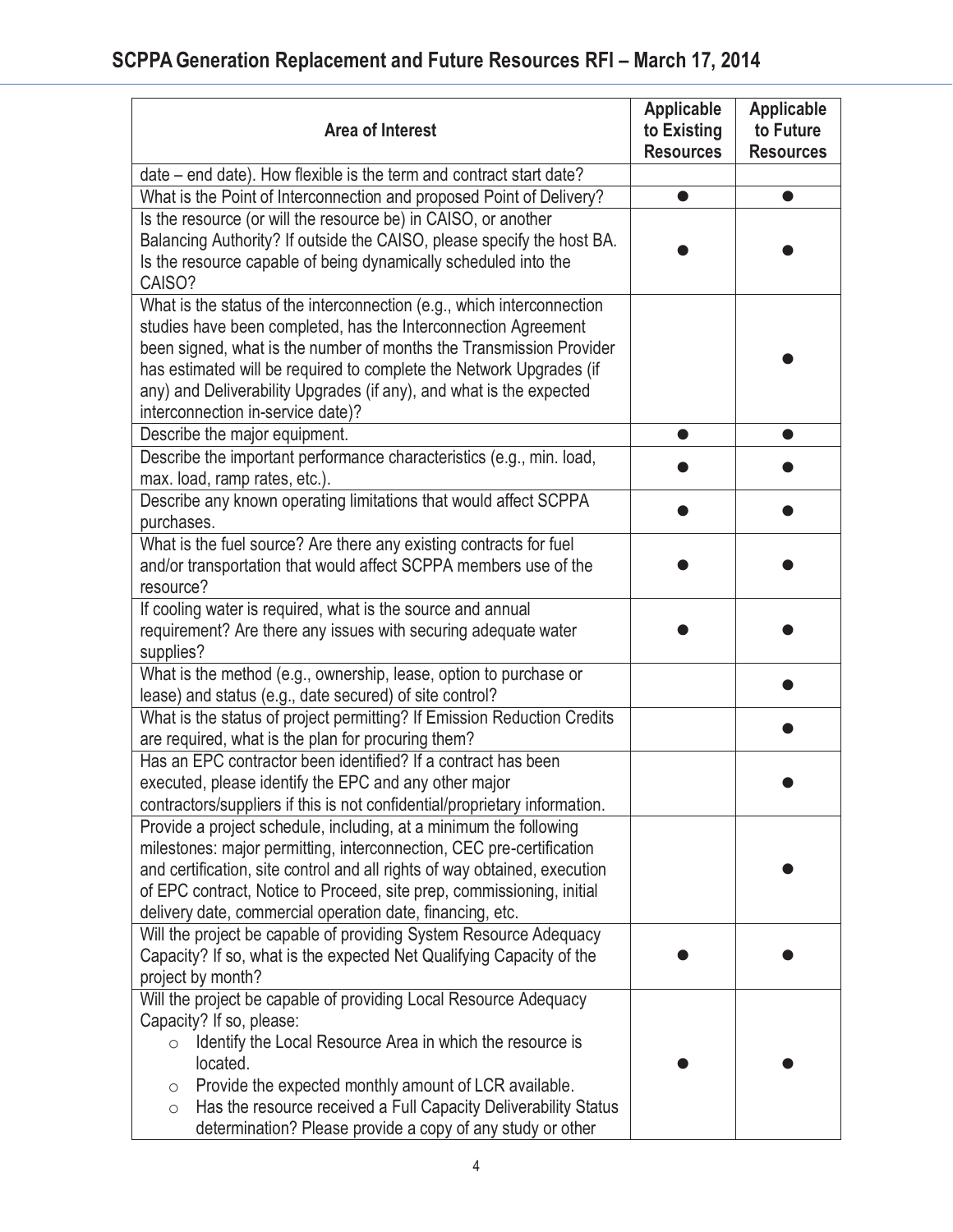| <b>Area of Interest</b>                                                                                                 | <b>Applicable</b><br>to Existing<br><b>Resources</b> | <b>Applicable</b><br>to Future<br><b>Resources</b> |
|-------------------------------------------------------------------------------------------------------------------------|------------------------------------------------------|----------------------------------------------------|
| relevant documentation.                                                                                                 |                                                      |                                                    |
| Will the project be capable of providing Flexible Resource Adequacy                                                     |                                                      |                                                    |
| Capacity? If so, which of the following products will it provide?                                                       |                                                      |                                                    |
| Unlimited Flexibility: Will the resource have unlimited flexibility<br>$\circ$                                          |                                                      |                                                    |
| and be available all hours from 5 AM to 10 PM (FRAC                                                                     |                                                      |                                                    |
| Category 1)?                                                                                                            |                                                      |                                                    |
| Limited Flexibility: Will the resource have the ability to start at<br>$\bigcirc$                                       |                                                      |                                                    |
| least 2 times per day, provide at least 5 hours of energy at                                                            |                                                      |                                                    |
| Effective Flexible Capacity, and be available all hours from 5                                                          |                                                      |                                                    |
| AM to 10 PM (FRAC Category 2)?                                                                                          |                                                      |                                                    |
| Peak Flexibility: Will the resource have the ability to start at<br>$\circlearrowright$                                 |                                                      |                                                    |
| least once per day, provide at least 3 hours of energy at                                                               |                                                      |                                                    |
| Effective Flexible Capacity, and be available for 5 hours per<br>day, determined by CAISO seasonally (FRAC Category 3)? |                                                      |                                                    |
| Super-Peak Flexibility Energy Resources: Will the resource<br>$\circlearrowright$                                       |                                                      |                                                    |
| have the ability to respond to at least 5 market dispatches per                                                         |                                                      |                                                    |
| month, start at least once per day, be available for 5 hours per                                                        |                                                      |                                                    |
| day, determined by CAISO seasonally, and provide 3 hours of                                                             |                                                      |                                                    |
| energy per dispatch (FRAC Category 4, Option 1)?                                                                        |                                                      |                                                    |
| <b>Super-Peak Flexibility Regulation Energy Management</b><br>$\circlearrowright$                                       |                                                      |                                                    |
| Resources: Will the resource have the ability to provide                                                                |                                                      |                                                    |
| regulation from 5 AM to 10 PM (FRAC Category 4, Option 2)?                                                              |                                                      |                                                    |
| Will the project be capable of providing Regulation Up/Down service?                                                    |                                                      |                                                    |
| If so:                                                                                                                  |                                                      |                                                    |
| Is the resource currently CAISO certified for regulation?<br>$\circ$                                                    |                                                      |                                                    |
| What amount of regulation up/down service would be available<br>$\bigcirc$                                              |                                                      |                                                    |
| to SCPPA members?                                                                                                       |                                                      |                                                    |
| Will the project be capable of providing Spin/Non-Spin Reserve? If so:                                                  |                                                      |                                                    |
| Is the resource currently CAISO certified for spin or non-spin<br>$\circ$                                               |                                                      |                                                    |
| reserve?                                                                                                                |                                                      |                                                    |
| What amount of reserve service would be available to SCPPA<br>members?                                                  |                                                      |                                                    |
| Will the project be capable of providing any other products or services?                                                |                                                      |                                                    |
| If so, please describe in detail.                                                                                       |                                                      |                                                    |
| Provide a detailed description of the proposed commercial structure(s)                                                  |                                                      |                                                    |
| you would consider, e.g.:                                                                                               |                                                      |                                                    |
| Power purchase agreement                                                                                                |                                                      |                                                    |
| Power purchase agreement w/facility purchase option                                                                     |                                                      |                                                    |
| Facility purchase/equity sale<br>$\bullet$                                                                              |                                                      |                                                    |
| Capacity/energy call option                                                                                             |                                                      |                                                    |
| Other?                                                                                                                  |                                                      |                                                    |
| Please provide indicative (non-binding) cost or pricing                                                                 |                                                      |                                                    |
| information for each project and commercial structure described.                                                        |                                                      |                                                    |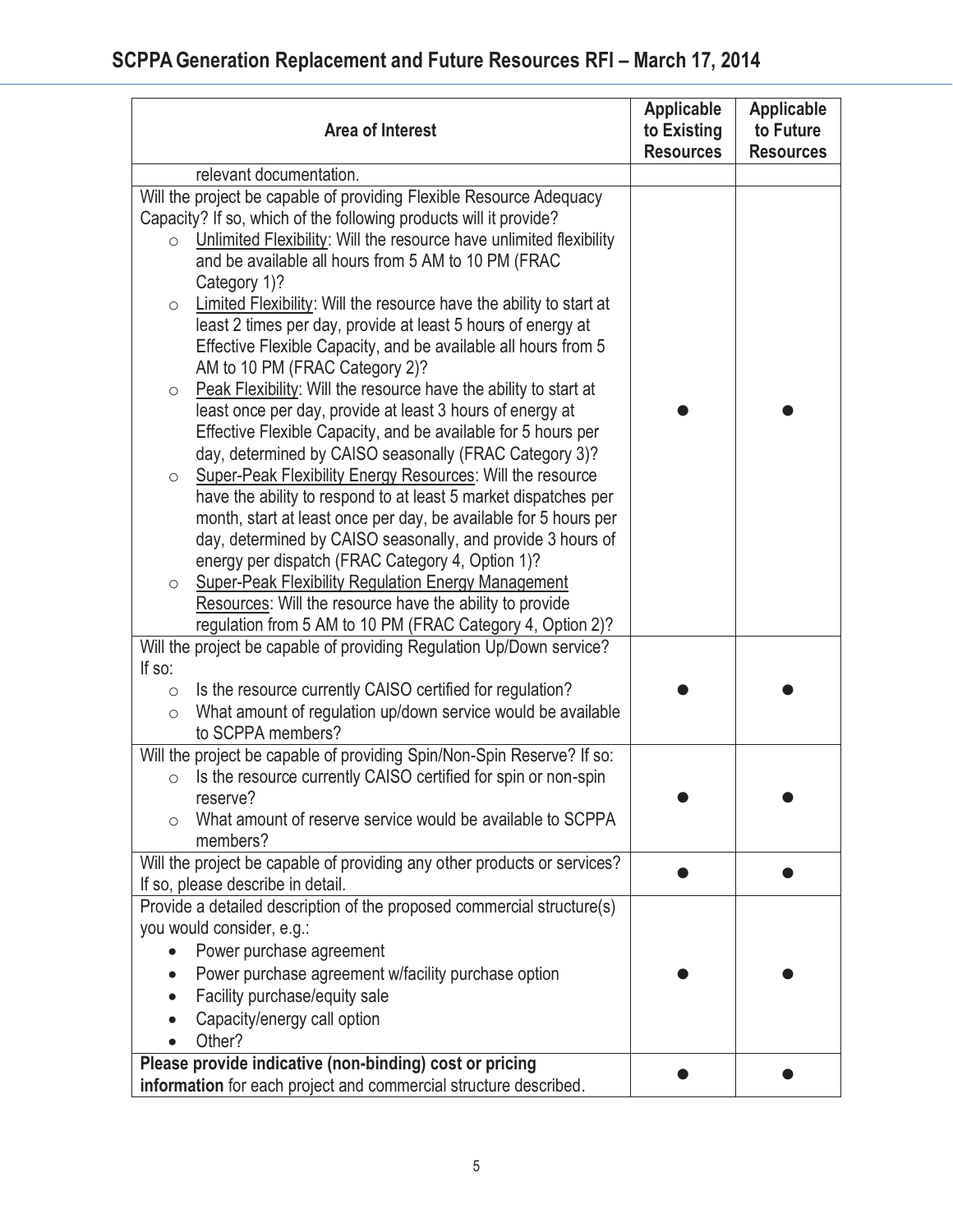## **Part B – Potential Alternative Resources**

In addition to replacing coal-fired generation, SCPPA members anticipate that the post-2020 period could bring significant changes to each member's needs for electricity generation and related resources, including:

- Mandates from local ratepayers to increase renewable energy content, reduce GHG emissions, and/or change the "fuel mix" in a SCPPA member's portfolio;
- Increased Renewable Portfolio Standard ("RPS") requirements and/or a need to replace expiring power purchase contracts, including biomethane, for RPS-compliant resources;
- Increased needs to integrate intermittent renewable energy;
- Increased regulatory restrictions on GHG and/or increased GHG compliance costs;
- Regulatory uncertainties and eventual retirement/power purchase contract expiration; and/or
- Other mandates from local ratepayers and/or state mandates.

As such, SCPPA members are interested in learning about existing and planned utility-scale generation and storage resources that could assist SCPPA members in responding to these changes in a reliable, cost-effective manner. These resources could include, but are not limited to:

- Baseload renewable resources;
- Intermittent renewable resources:
- Utility-scale and distributed energy storage projects; and
- Natural gas-fired resources.

Please respond to the following, to the extent applicable to your project:

| Area of Interest                                                                                                                                                        | <b>Applicable</b><br>to Existing<br><b>Resources</b> | Applicable<br>to Future<br><b>Resources</b> |
|-------------------------------------------------------------------------------------------------------------------------------------------------------------------------|------------------------------------------------------|---------------------------------------------|
| What is the name and location of the resource?                                                                                                                          |                                                      |                                             |
| Describe the [proposed] project technology and configuration.                                                                                                           |                                                      |                                             |
| What is/will be the total project capacity?                                                                                                                             |                                                      |                                             |
| How much of that capacity would be offered to SCPPA members? How<br>flexible is the purchase amount?                                                                    |                                                      |                                             |
| Describe the planned and forced outage rates (historical/and<br>expected).                                                                                              |                                                      |                                             |
| What is the expected capacity factor and energy delivery profile for the<br>product offered to SCPPA?                                                                   |                                                      |                                             |
| What was/will be the project's [proposed] Commercial Operation Date?<br>If applicable, what major project development milestones remain to be<br>achieved prior to COD? |                                                      |                                             |
| What is the date the project would first be available to SCPPA<br>members?                                                                                              |                                                      |                                             |
| What is the proposed term(s) of sale (total number of years: beginning                                                                                                  |                                                      |                                             |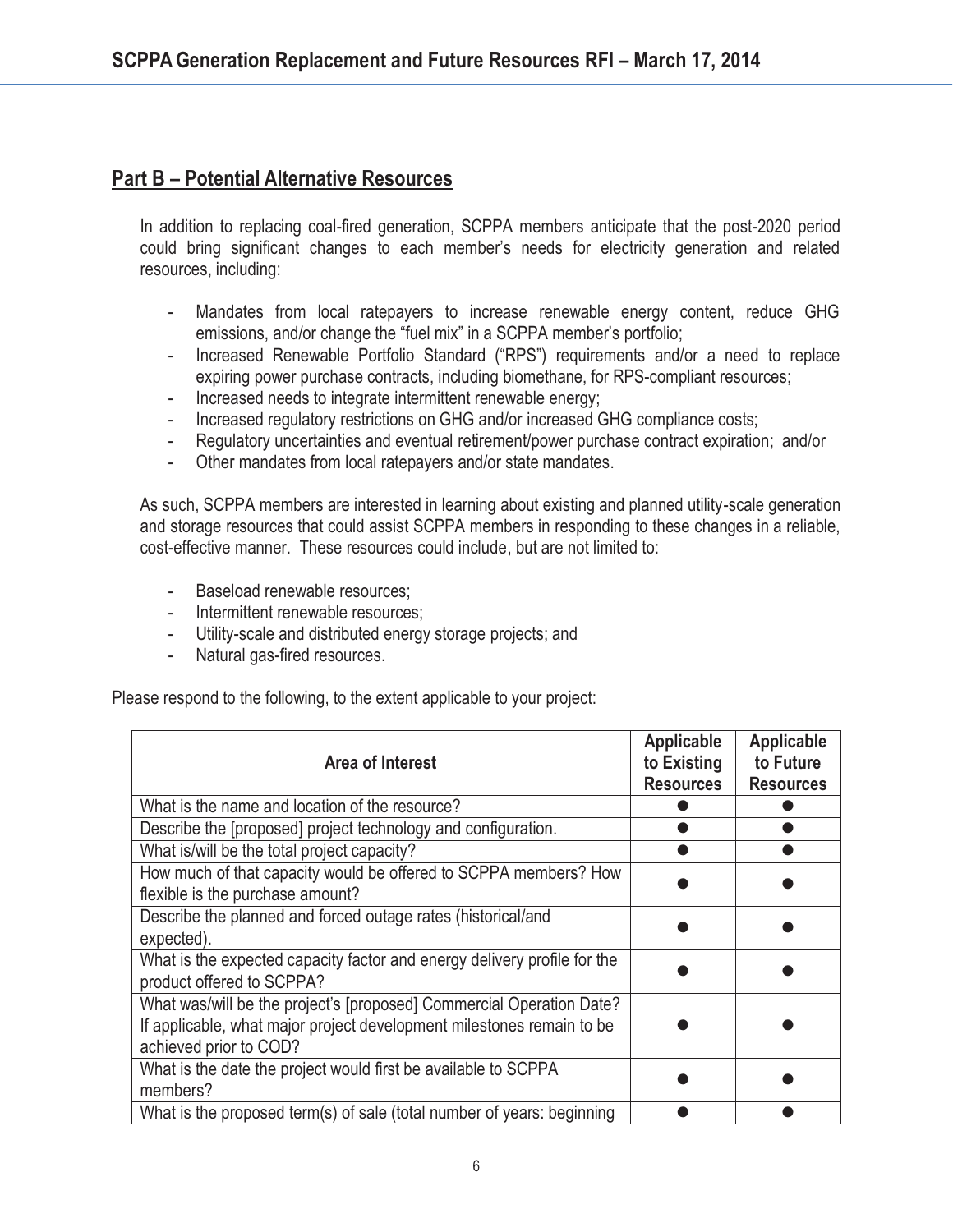| <b>Area of Interest</b>                                                                                                                                                                                                                                                                                                                                                                            | <b>Applicable</b><br>to Existing<br><b>Resources</b> | <b>Applicable</b><br>to Future<br><b>Resources</b> |
|----------------------------------------------------------------------------------------------------------------------------------------------------------------------------------------------------------------------------------------------------------------------------------------------------------------------------------------------------------------------------------------------------|------------------------------------------------------|----------------------------------------------------|
| date – end date). How flexible is the term and contract start date?                                                                                                                                                                                                                                                                                                                                |                                                      |                                                    |
| What is the Point of Interconnection and proposed Point of Delivery?                                                                                                                                                                                                                                                                                                                               |                                                      |                                                    |
| Is the resource (or will the resource be) in CAISO, or another<br>Balancing Authority? If outside the CAISO, please specify the host BA.<br>Is the resource capable of being dynamically scheduled into the<br>CAISO?                                                                                                                                                                              |                                                      |                                                    |
| What is the status of the interconnection (e.g., which interconnection<br>studies have been completed, has the Interconnection Agreement<br>been signed, what is the number of months the Transmission Provider<br>has estimated will be required to complete the Network Upgrades (if<br>any) and Deliverability Upgrades (if any), and what is the expected<br>interconnection in-service date)? |                                                      |                                                    |
| Describe the major equipment.                                                                                                                                                                                                                                                                                                                                                                      | O                                                    | $\bullet$                                          |
| Describe the important performance characteristics (e.g., min. load,<br>max. load, ramp rates, etc.).                                                                                                                                                                                                                                                                                              |                                                      |                                                    |
| Describe any known operating limitations that would affect SCPPA<br>purchases.                                                                                                                                                                                                                                                                                                                     |                                                      |                                                    |
| What is the fuel and fuel source, if applicable? If applicable, are there<br>any existing contracts for fuel and/or transportation that would affect<br>SCPPA members use of the resource?                                                                                                                                                                                                         |                                                      |                                                    |
| What are the characteristics of the renewable "fuel" resources, if<br>applicable? How have these been measured, by whom, and over what<br>duration?                                                                                                                                                                                                                                                |                                                      |                                                    |
| What is the water source and annual requirement? Are there any<br>issues with securing adequate water supplies?                                                                                                                                                                                                                                                                                    |                                                      |                                                    |
| What is the method (e.g., ownership, lease, option to purchase or<br>lease) and status (e.g., date secured) of site control?                                                                                                                                                                                                                                                                       |                                                      |                                                    |
| What is the status of project permitting? If Emission Reduction Credits<br>are required, what is the plan for procuring them?                                                                                                                                                                                                                                                                      |                                                      |                                                    |
| Has an EPC contractor been identified? If a contract has been<br>executed, please identify the EPC and any other major<br>contractors/suppliers if this is not confidential/proprietary information.                                                                                                                                                                                               |                                                      |                                                    |
| Provide a project schedule, including, at a minimum the following<br>milestones: major permitting, interconnection, CEC pre-certification<br>and certification, site control and all rights of way obtained, execution<br>of EPC contract, Notice to Proceed, site preparation, commissioning,<br>initial delivery date, commercial operation date, financing, etc.                                |                                                      |                                                    |
| Will the project be capable of providing System Resource Adequacy<br>Capacity? If so, what is the expected Net Qualifying Capacity of the<br>project by month?                                                                                                                                                                                                                                     |                                                      |                                                    |
| Will the project be capable of providing Local Resource Adequacy<br>Capacity? If so, please:<br>Identify the Local Resource Area in which the resource is<br>$\circ$<br>located.<br>Provide the expected monthly amount of LCR available<br>O                                                                                                                                                      |                                                      |                                                    |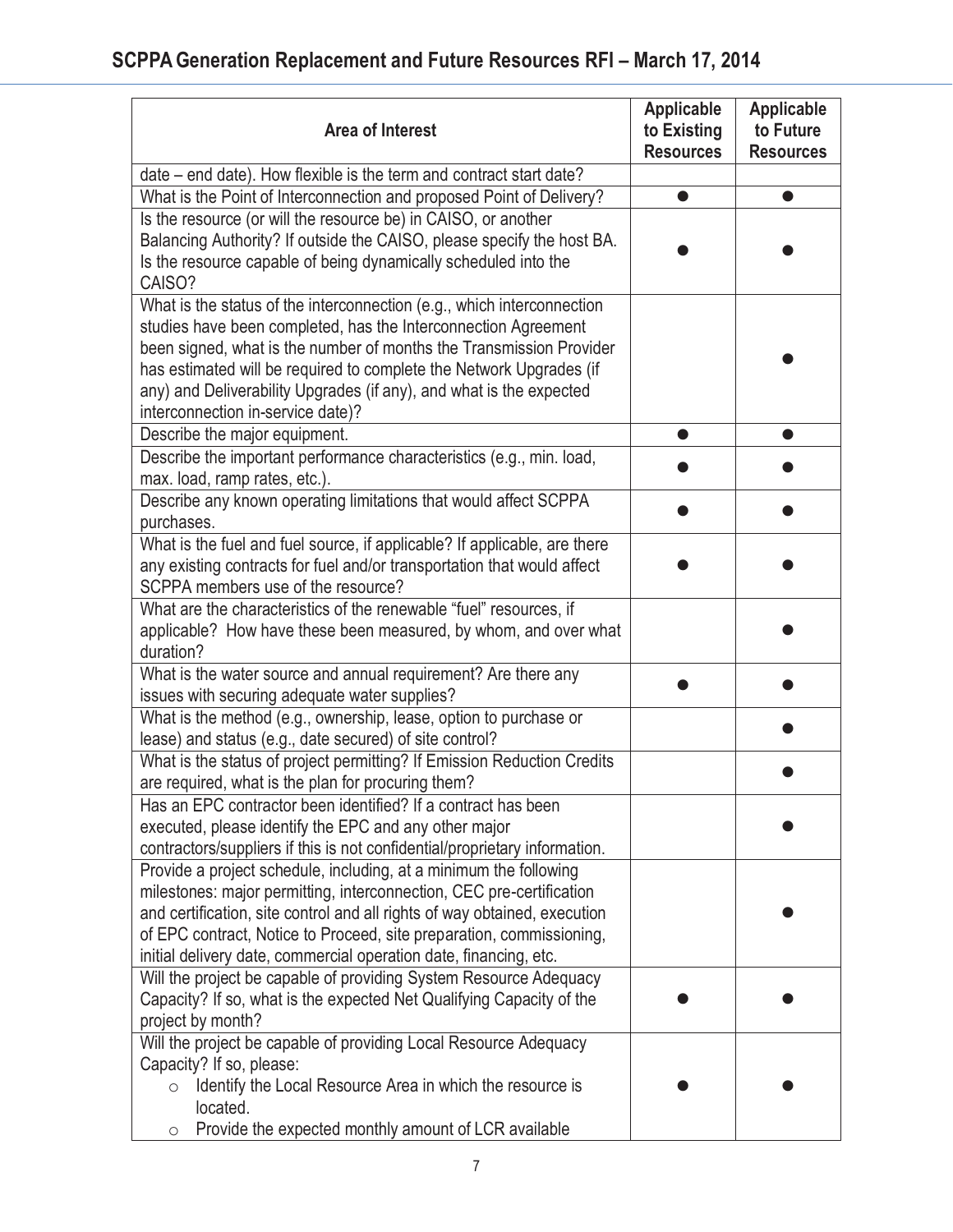| <b>Area of Interest</b>                                                                     | <b>Applicable</b><br>to Existing<br><b>Resources</b> | <b>Applicable</b><br>to Future<br><b>Resources</b> |  |
|---------------------------------------------------------------------------------------------|------------------------------------------------------|----------------------------------------------------|--|
| Has the resource received a Full Capacity Deliverability Status<br>$\circ$                  |                                                      |                                                    |  |
| determination? Please provide a copy of any study or other                                  |                                                      |                                                    |  |
| relevant documentation.                                                                     |                                                      |                                                    |  |
| Will the project be capable of providing Flexible Resource Adequacy                         |                                                      |                                                    |  |
| Capacity? If so, which of the following products will it provide?                           |                                                      |                                                    |  |
| Unlimited Flexibility: Will the resource have unlimited flexibility<br>$\bigcirc$           |                                                      |                                                    |  |
| and be available all hours from 5 AM to 10 PM (FRAC                                         |                                                      |                                                    |  |
| Category 1)?                                                                                |                                                      |                                                    |  |
| Limited Flexibility: Will the resource have the ability to start at<br>$\circ$              |                                                      |                                                    |  |
| least 2 times per day, provide at least 5 hours of energy at                                |                                                      |                                                    |  |
| Effective Flexible Capacity, and be available all hours from 5                              |                                                      |                                                    |  |
| AM to 10 PM (FRAC Category 2)?                                                              |                                                      |                                                    |  |
| Peak Flexibility: Will the resource have the ability to start at<br>$\circlearrowright$     |                                                      |                                                    |  |
| least once per day, provide at least 3 hours of energy at                                   |                                                      |                                                    |  |
| Effective Flexible Capacity, and be available for 5 hours per                               |                                                      |                                                    |  |
| day, determined by CAISO seasonally (FRAC Category 3)?                                      |                                                      |                                                    |  |
| Super-Peak Flexibility Energy Resources: Will the resource<br>$\circ$                       |                                                      |                                                    |  |
| have the ability to respond to at least 5 market dispatches per                             |                                                      |                                                    |  |
| month, start at least once per day, be available for 5 hours per                            |                                                      |                                                    |  |
| day, determined by CAISO seasonally, and provide 3 hours of                                 |                                                      |                                                    |  |
| energy per dispatch (FRAC Category 4, Option 1)?                                            |                                                      |                                                    |  |
| <b>Super-Peak Flexibility Regulation Energy Management</b><br>$\circlearrowright$           |                                                      |                                                    |  |
| Resources: Will the resource have the ability to provide                                    |                                                      |                                                    |  |
| regulation from 5 AM to 10 PM (FRAC Category 4, Option 2)?                                  |                                                      |                                                    |  |
| Will the project be capable of providing Regulation Up/Down service?                        |                                                      |                                                    |  |
| If so:                                                                                      |                                                      |                                                    |  |
| Is the resource currently CAISO certified for regulation?<br>$\bigcirc$                     |                                                      |                                                    |  |
| What amount of regulation up/down service would be available<br>$\bigcirc$                  |                                                      |                                                    |  |
| to SCPPA members?<br>Will the project be capable of providing Spin/Non-Spin Reserve? If so: |                                                      |                                                    |  |
| Is the resource currently CAISO certified for spin or non-spin<br>$\bigcirc$                |                                                      |                                                    |  |
| reserve?                                                                                    |                                                      |                                                    |  |
| What amount of reserve service would be available to SCPPA<br>$\bigcirc$                    |                                                      |                                                    |  |
| members?                                                                                    |                                                      |                                                    |  |
| Will the project be capable of providing any other products or services?                    |                                                      |                                                    |  |
| If so, please describe in detail.                                                           |                                                      |                                                    |  |
| Provide a detailed description of the proposed commercial structure(s)                      |                                                      |                                                    |  |
| you would consider, e.g.:                                                                   |                                                      |                                                    |  |
| Power purchase agreement                                                                    |                                                      |                                                    |  |
| Power purchase agreement w/facility purchase option                                         |                                                      |                                                    |  |
| Facility purchase/equity sale                                                               |                                                      |                                                    |  |
| Capacity/energy call option                                                                 |                                                      |                                                    |  |
| Other?                                                                                      |                                                      |                                                    |  |
| Please provide indicative (non-binding) cost or pricing                                     |                                                      |                                                    |  |
| information for each project and commercial structure described.                            |                                                      |                                                    |  |
|                                                                                             |                                                      |                                                    |  |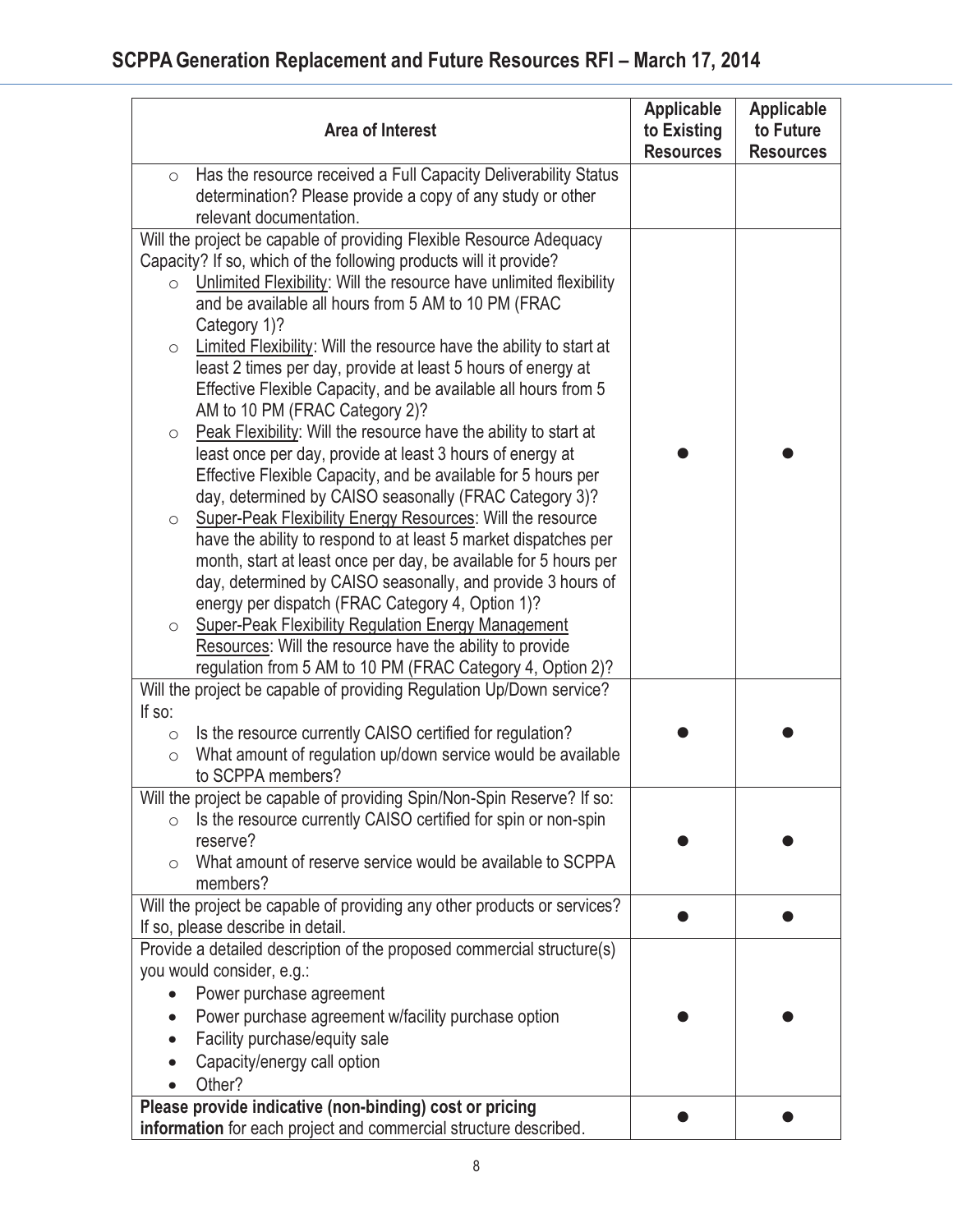# **IV. Timeline / Schedule\***

| <b>SCPPA RFI Process</b>        |                              |  |
|---------------------------------|------------------------------|--|
| <b>Schedule of Requirements</b> | <b>Target Date(s)</b>        |  |
| Issue RFI                       | March 17, 2014               |  |
| Responses Due                   | April 30, 2014 by 4:00PM PPT |  |
| Review of Responses             | May 1 – 31, 2014             |  |
| Interviews (if necessary)       | June 1 - 30, 2014            |  |

**\***Timeline/Schedule is subject to change.

# **V. Response Submission Requested Elements**

- **1. Respondent Information**: Provide legal name of Company or Individual, physical street address, the name(s) and title(s) of the individual(s) authorized to represent the Respondent, including telephone number(s) and email address(es), the form of organization (e.g., corporation, limited liability company, etc), State of incorporation or organization, a corporate organization chart showing each company from the ultimate parent company to the project company, and credit/debt ratings for Respondent or the company that will provide financial guarantees on behalf of Respondent (please identify by exact legal name).
- **2. Resource Information:** Responses should include a description of the proposed project or power sales agreement, how it meets (or does not meet) each of the objectives of this RFI, and a detailed description addressing the Areas of Interest, to the extent applicable. Respondents may also include additional services, products, and/or functions that may not be part of or included in the RFI, but are deemed by the Respondent to be pertinent and potentially valuable to SCPPA or its Members. SCPPA will have full discretionary authority to consider, accept and/or reject without cause such supplemental information that is not directly requested, included in or made part of the RFI.
- **3. Fees:** Indicative pricing in all Responses should be made based on good faith estimates of the products defined in this RFI. Please include all necessary details of specific examples or estimates of the fees, rates or charges. Describe how the fees, rates or charges will be determined, specifying what is and is not included.
- **4. Experience:** Respondent should clearly identify project participants and management team, including:
	- a. Describe your firm's experience as may be applicable to this RFI, your organizational structure, management qualifications, and other contract related qualifications, including number of years firm has been in business, and a description of any experience developing, constructing, owning and/or operating generation projects, particularly in California.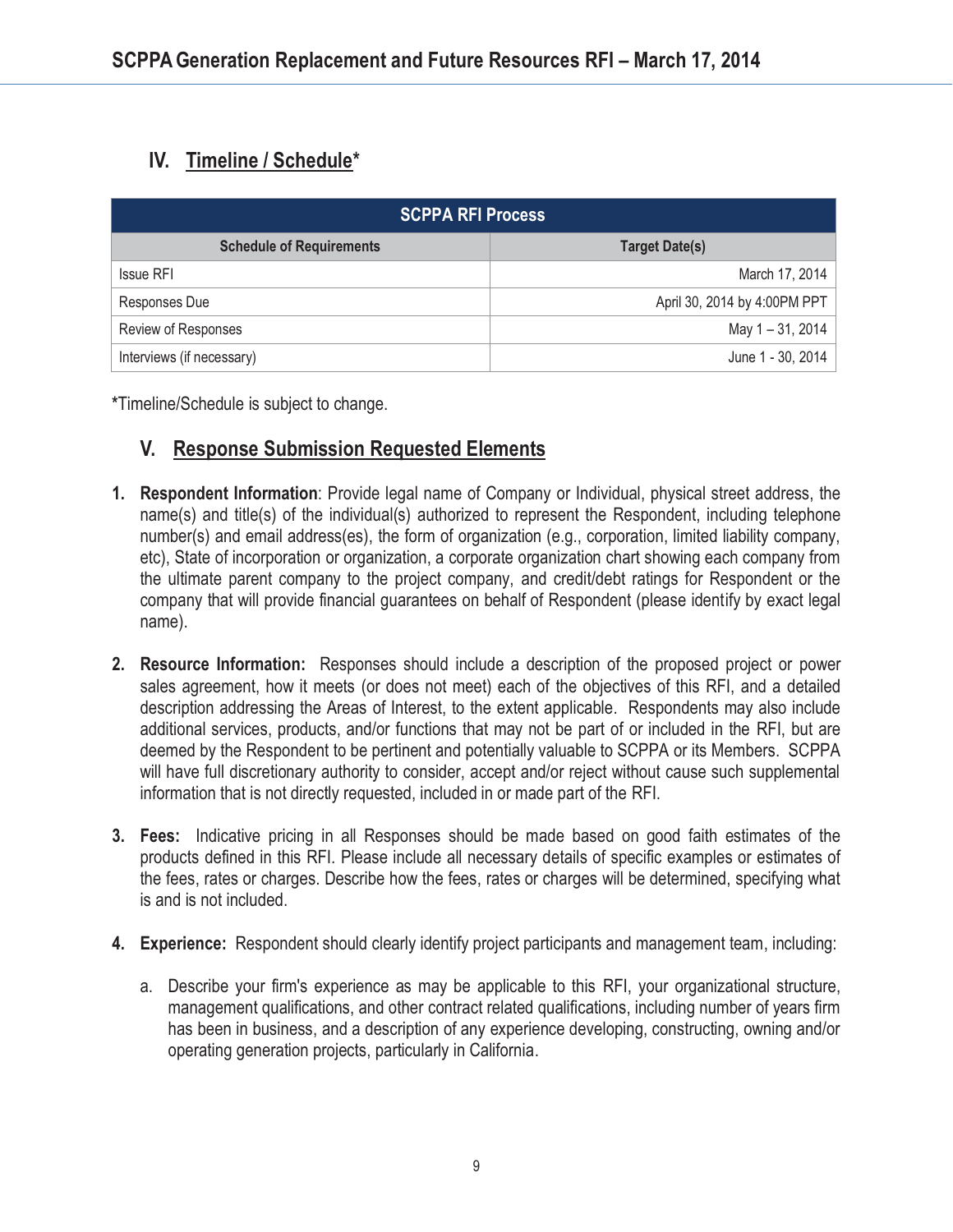- b. Specify key employees and describe their qualifications, experience and duties related to this RFI, including the office location(s) where work will be performed, in addition to the physical street address referenced above.
- c. State whether Respondent will use subcontractors to perform services. Should the use of subcontractors be offered, the Respondent should provide the same assurances of competence for the subcontractor, plus the demonstrated ability to manage and supervise the subcontracted work. Subcontractors should not be allowed to further subcontract with others for work. The provisions of any contract resulting from this RFI shall apply to all subcontractors in the same manner as to the Respondent.
- d. Respondent shall indicate any and all pending litigation that could affect the viability of Respondent's response, continuance of existing contracts, operation or financial stability.

#### **5. References:**

- a. Describe whether the Respondent has, within the last five (5) years, rendered any service to SCPPA or to any of SCPPA's Members, either as a contractor or subcontractor, either under the current Respondent's name or any other name or organization. If so, please provide details (status as prime or subcontractor, brief description of the contract, contract start and end date, the contract administrator name, and total actual contract expenditures).
- b. If the Respondent has not rendered any service within the last five (5) years to SCPPA or to any of SCPPA's Members, then please provide references over that period with the details described above including the counterparty for which services were provided.
- c. Identify existing related or relevant projects which Respondent developed, controls and/or operates that would demonstrate Respondent's capabilities in this area.
- d. Describe relevant experience, and provide a list of references for similar projects completed.

## **VI. Proposal Submission Delivery Requirements**

There will not be an initial Respondent's conference associated with this RFI. Clarification questions may be addressed to Kelly Nguyen, Director of Energy Systems, at knguyen@scppa.org or 626-793-9364.

One (1) electronic copy of your response, including a transmittal letter of authentic offer with authority signature, and any supporting documentation must be emailed to knguyen@scppa.org or delivered no later than 4:00 p.m. PST on April 30, 2014 to:

> Southern California Public Power Authority Attention: Kelly Nguyen 1160 Nicole Court Glendora, California 91740

No contact should be made with the Board of Directors, committees or working group representatives, or SCPPA Members concerning this RFI.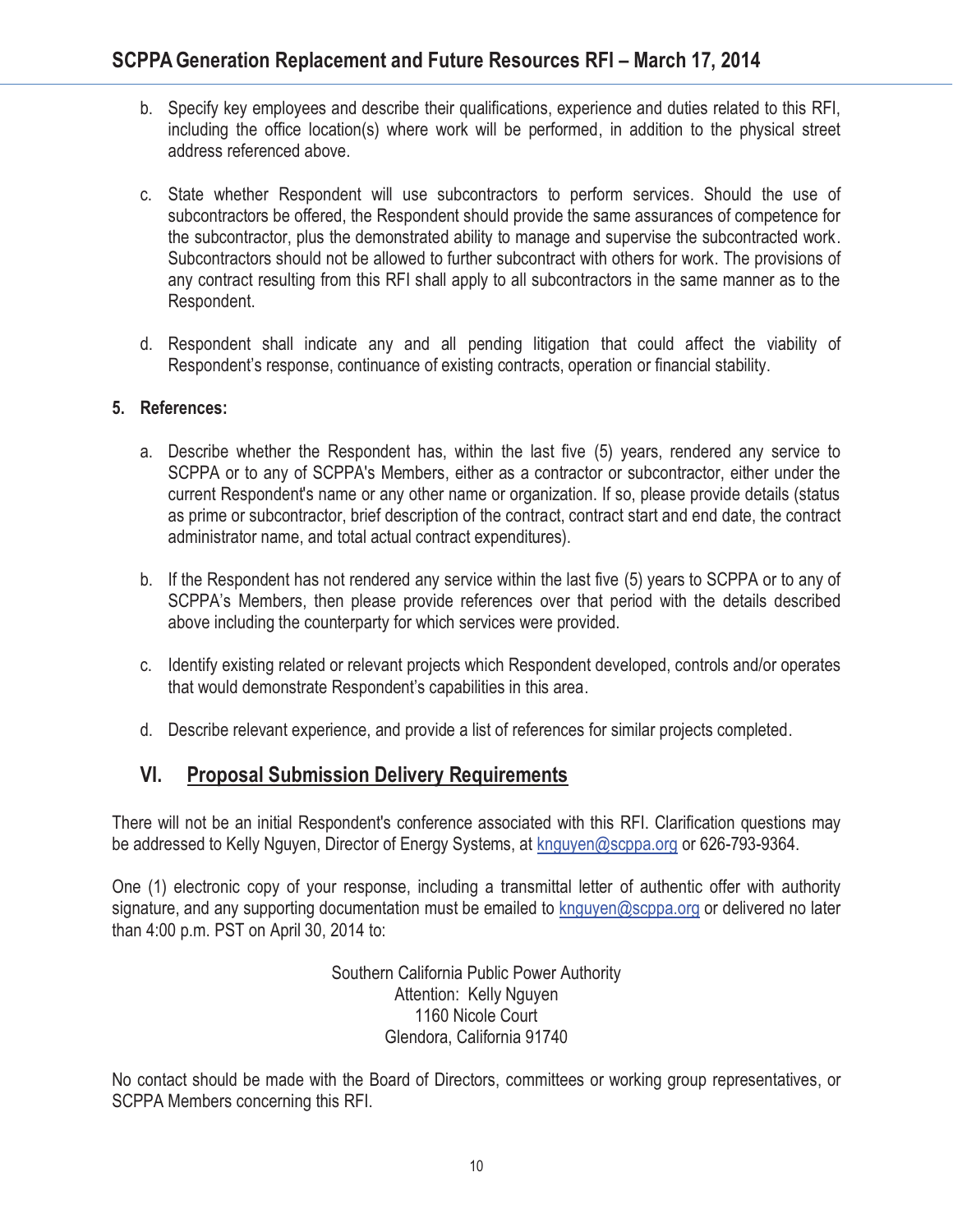All information received by SCPPA in response to this RFI is subject to the California Public Records Act and may be subject to the California Brown Act and all submissions may be subject to review in the event of an audit.

## **VII. Terms and Conditions**

- 1. SCPPA reserves the right to cancel this RFI at any time, reject any and all responses and to waive irregularities.
- 2. SCPPA shall determine at its sole discretion the value of any and/or all responses, including price and non-price attributes.
- 3. SCPPA shall perform an initial screening evaluation to identify and eliminate any responses that are, for example, not responsive to the RFI, do not meet the minimum requirements set forth in the RFI, or are submitted by Respondents that lack appropriate creditworthiness, sufficient financial resources, or qualifications to provide dependable and reliable services for this RFI.
- 4. SCPPA reserves the right to submit follow up questions or inquiries to request clarification of information submitted and to request additional information from any one or more of the Respondents.
- 5. SCPPA reserves the right, without qualification and in its sole discretion, to accept or reject any or all responses for any reason without explanation to the Respondent, or to pursue future negotiations with any Respondent, who, in the opinion of SCPPA, will provide the most value to SCPPA and its Members.
- 6. SCPPA may issue a future Request for Proposals ("RFP") based on the results of this RFI, may pursue negotiations directly with any Respondent, may decline to enter into any potential engagement agreement or contract with any Respondent, or may abandon the request for information process in its entirety.
- 7. SCPPA reserves the right to make an award, at its sole discretion, irrespective of price or technical ability, if SCPPA determines that to do so would result in the greatest value to SCPPA and its Members.
- 8. Those Respondents who submit information agree to do so without legal recourse against SCPPA, its Members, their directors, officers, employees and agents for rejection of their proposal(s) or for failure to execute or act on their information for any reason.
- 9. SCPPA shall not be liable to any Respondent or party in law or equity for any reason whatsoever for any acts or omissions arising out of or in connection with this RFI.
- 10. SCPPA shall not be liable for any costs incurred by any Respondents in preparing any information for submission in connection with this RFI process or any and all costs resulting from responding to this RFI. Any and all such costs whatsoever shall remain the sole responsibility of the Respondent.
- 11. SCPPA may require certain performance assurances from Respondents prior to entering into negotiations for work that may result from this RFI. Such assurances may potentially include a requirement that Respondents provide some form of performance security.